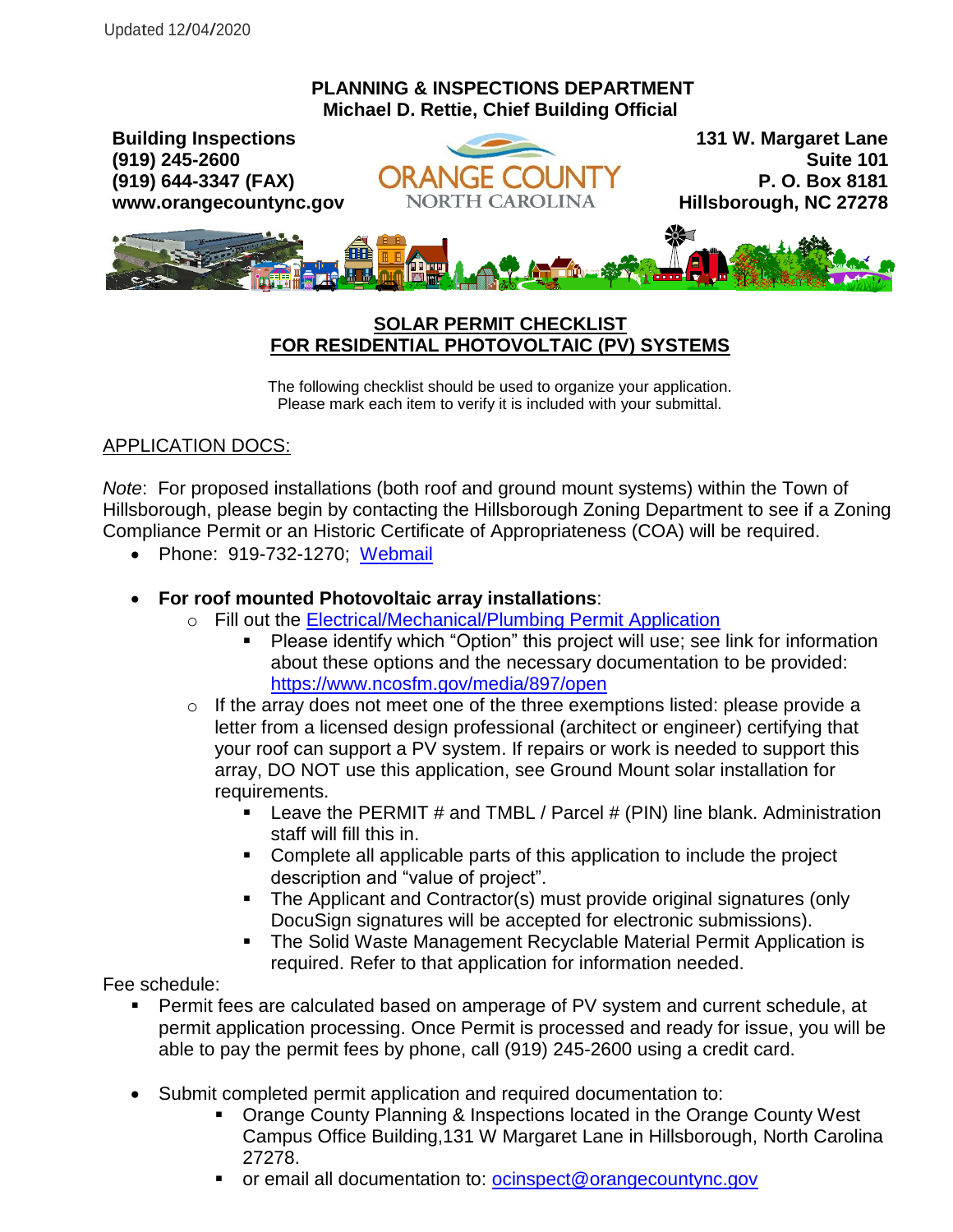Installation Verification:

- Once Permit is issued: Orange County Inspections will verify that all work has been completed according to submitted construction documents, the current edition of the National Electrical Code and project plans. See Examples of [approved installation](https://www.ncosfm.gov/media/898/open)  [practices](https://www.ncosfm.gov/media/898/open) per NC Office of State Fire Marshal.
	- $\circ$  The inspection(s) is scheduled by calling (919) 245-2600, providing the permit number and identifying what inspection is being requested. All inspections are scheduled for the next business day.
	- $\circ$  If interruption of power is expected a "restore power" inspection will need to be scheduled and any specific time needed for inspection must be coordinated with the Building Safety Official who will perform the inspection.
	- $\circ$  Upon completion and issuance of the Certificate of Compliance the identified Utility Company is notified that the bi-directional meter is approved for energization.

**For Ground mount Photovoltaic array installations** (or if you have to modify the framing of a roof-mounted system): you must submit the: [Residential Permit application](https://www.orangecountync.gov/DocumentCenter/View/3032/Residential-Permit-Application-Information-PDF)

See cover sheet for information and documents needed for submitting this application. NOTE if property has a well and/or septic system an [Environmental Health Permit application](https://www.orangecountync.gov/DocumentCenter/View/12712/PERMIT-APPLICATION--2020?bidId=) will need to be submitted. Contact (919) 245-2360 with any questions.

In general, complete all pages that state: "Required For All Projects" filling in all fields which are relevant for your project.

Specific form-by-form guidance:

- General Information Sheet: required
- Zoning Permit Application: required for ground-mount systems only
	- o Solar panels are considered impervious surfaces
	- o Residential solar is considered an accessory use
- Project Information:
	- o Question 1- check "Other" after "addition" and fill in system type;
	- o Question 2- roof frame material (N/A for ground-mount);
	- o Question 8- cost of PV system work;
	- o Question 9- check "PV" and fill in check boxes that apply;
	- o Question10- utility provider;
	- o Question11- if applicable;
	- o Question12-, do not include cost of electrical work entered on question 8); Disregard # 12A, B, and C.
- Contractor Information Sheet:
	- o Electrical contractor information and signature is required.
	- o If project is over \$30,000 (total project, including PV system and any structural work) you need to have a licensed General Contractor, signature is required.
	- o If a \*property owner wishes to do the work themselves or serve as the General Contractor, the following forms must be completed:
		- Owner Exemption Affidavit is required if owner acts as General Contractor.
		- **Affidavit of Workers Compensation Coverage: required.**
		- Mechanics Liens (designated lien agent): required if property is not owner occupied and the project is \$30,000 or greater (Lien Holder Certification provides step-by-step instructions for the homeowner to complete for generating the required QR code, including property owner information and a \$25 fee.)
- \*Note: If owner is serving as General Contractor, he/she must be present for all Inspections (not just building related).